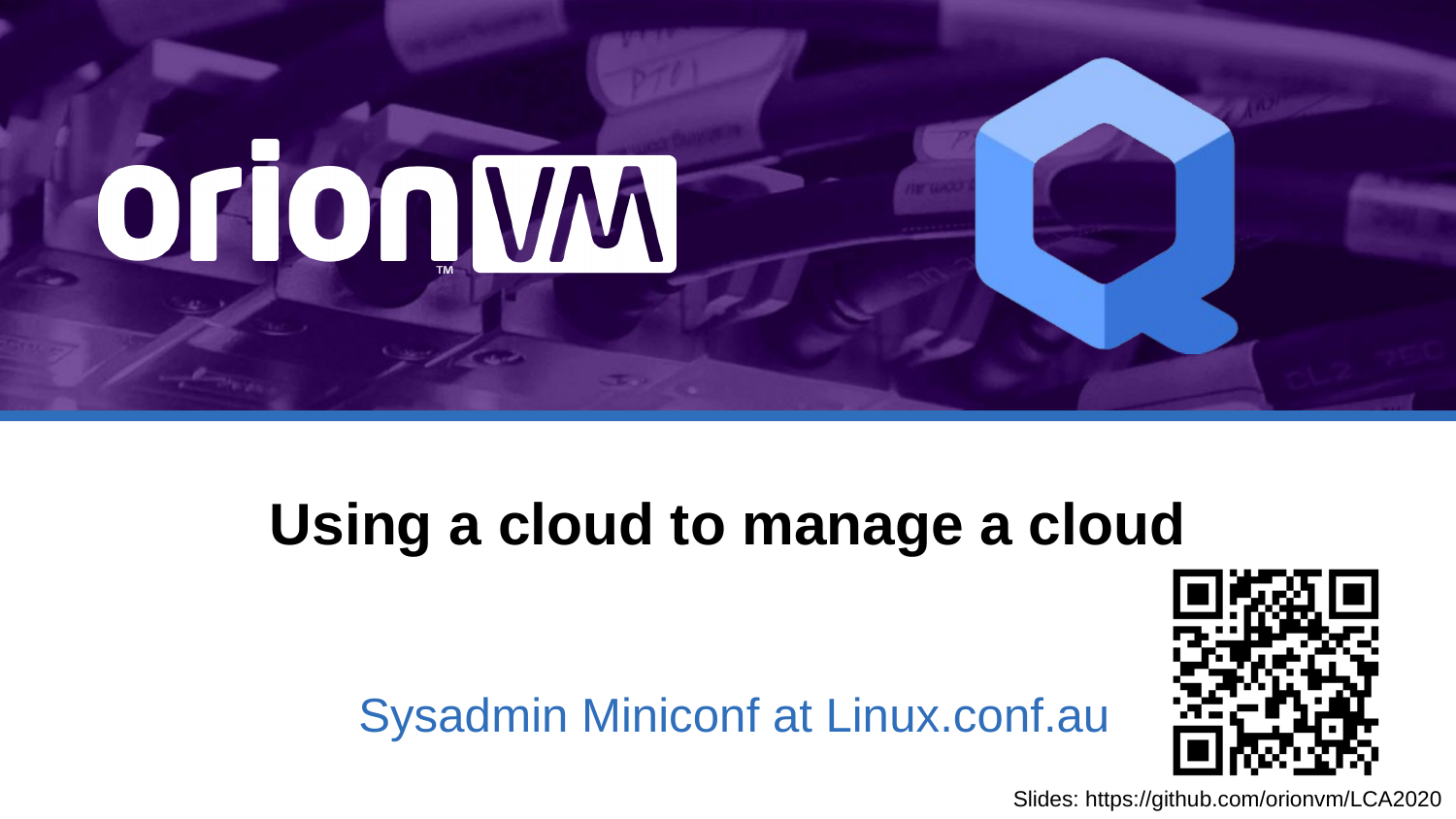## **\$ whoami**

- Alex Sharp, Andrew Reimers, Anuj Dhavalikar
- Using Qubes for Dev/sysadmin work for  $\sim$  3 years
- Working at Orion VM
	- White-label cloud (IaaS)



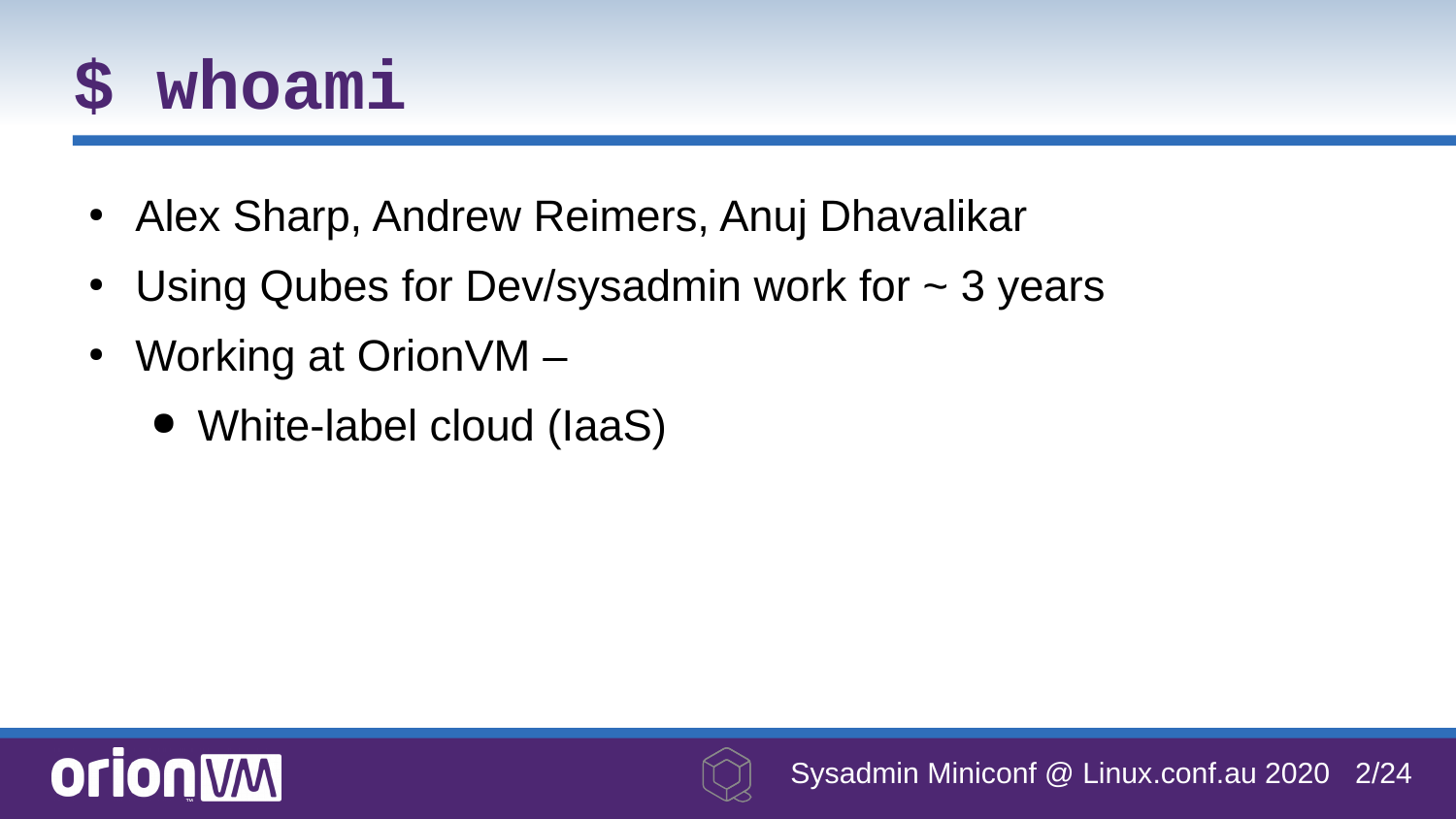## **Agenda**

- Why protect sysadmins?
- What is Qubes?
- Isolations provided by Qubes:
	- Graphics
	- Networks
	- Ssh/GPG keys
	- USB/PCIe
- Recommended hardware
- Q&A



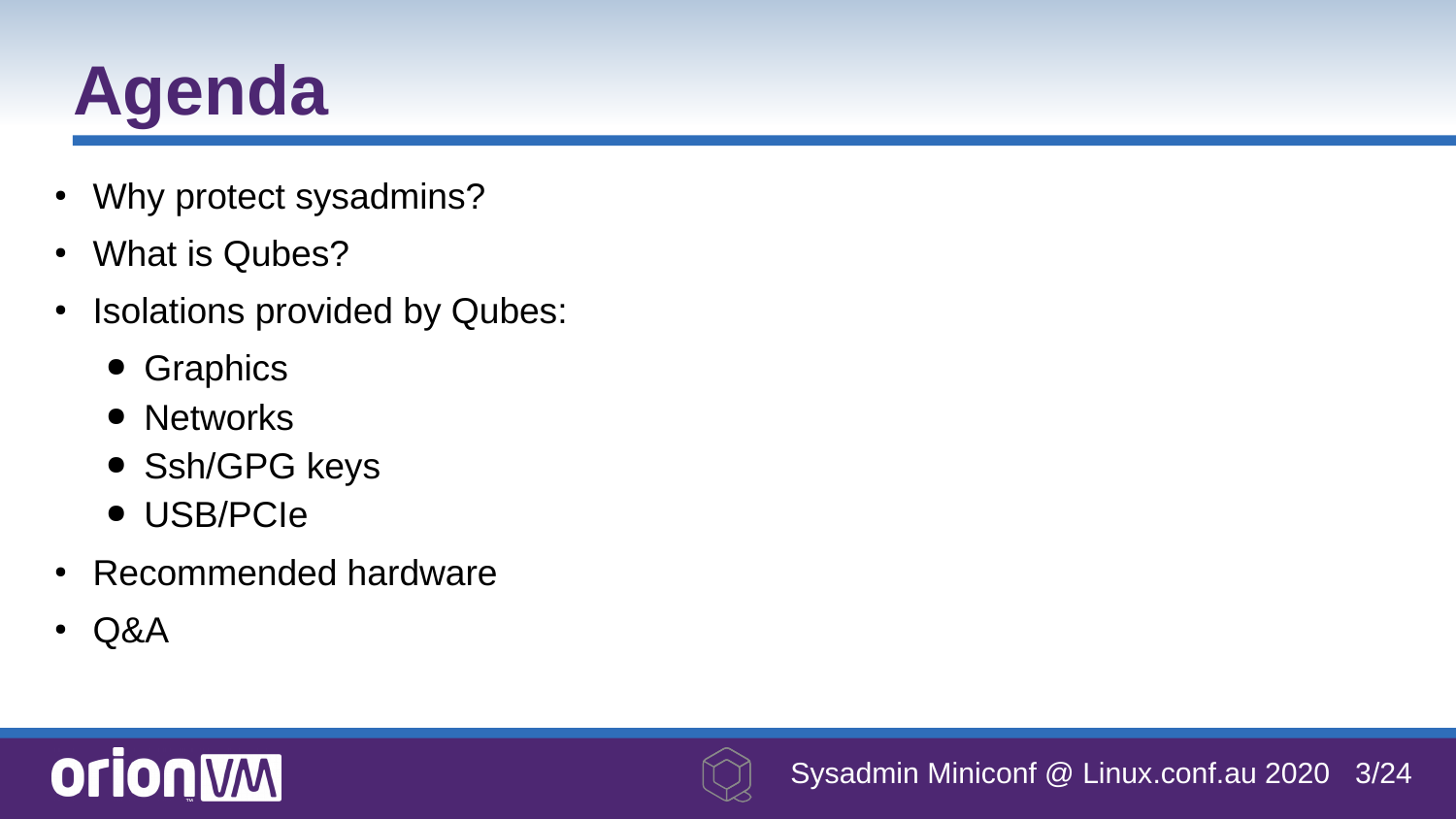## **Threat model**

- Zero day exploit  $-$  100K USD for Firefox RCE
- Cost per exploited user
- Profit per attack
- Political motivation
- Ransomware
- Password stealing



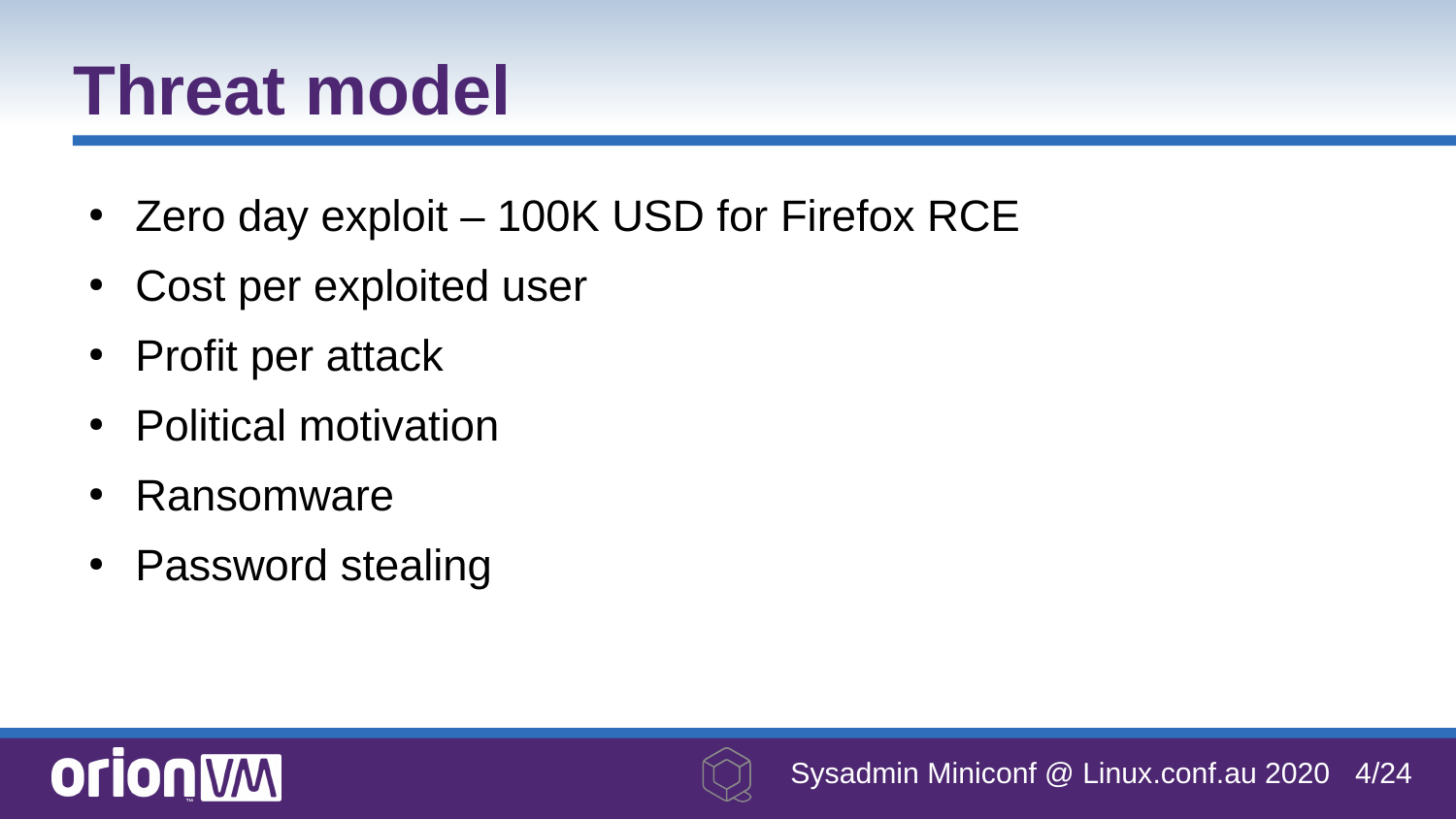## **What is Qubes?**

- "A reasonably secure operating System" focusing on security through isolation - "You can't hit what you can't see"
- Consists of multiple Qubes and an isolated management VM
	- A Qube is a Xen VM running an OS (Linux/FreeBSD/etc)
	- Has it's own xserver for graphics
	- "Desktop Cloud"
- Tied together via vchan, virtual networking
- Optional USB devices (proxy), PCIe devices (IOMMU)
- Managed by an internal agent (qrexec) via vchan.



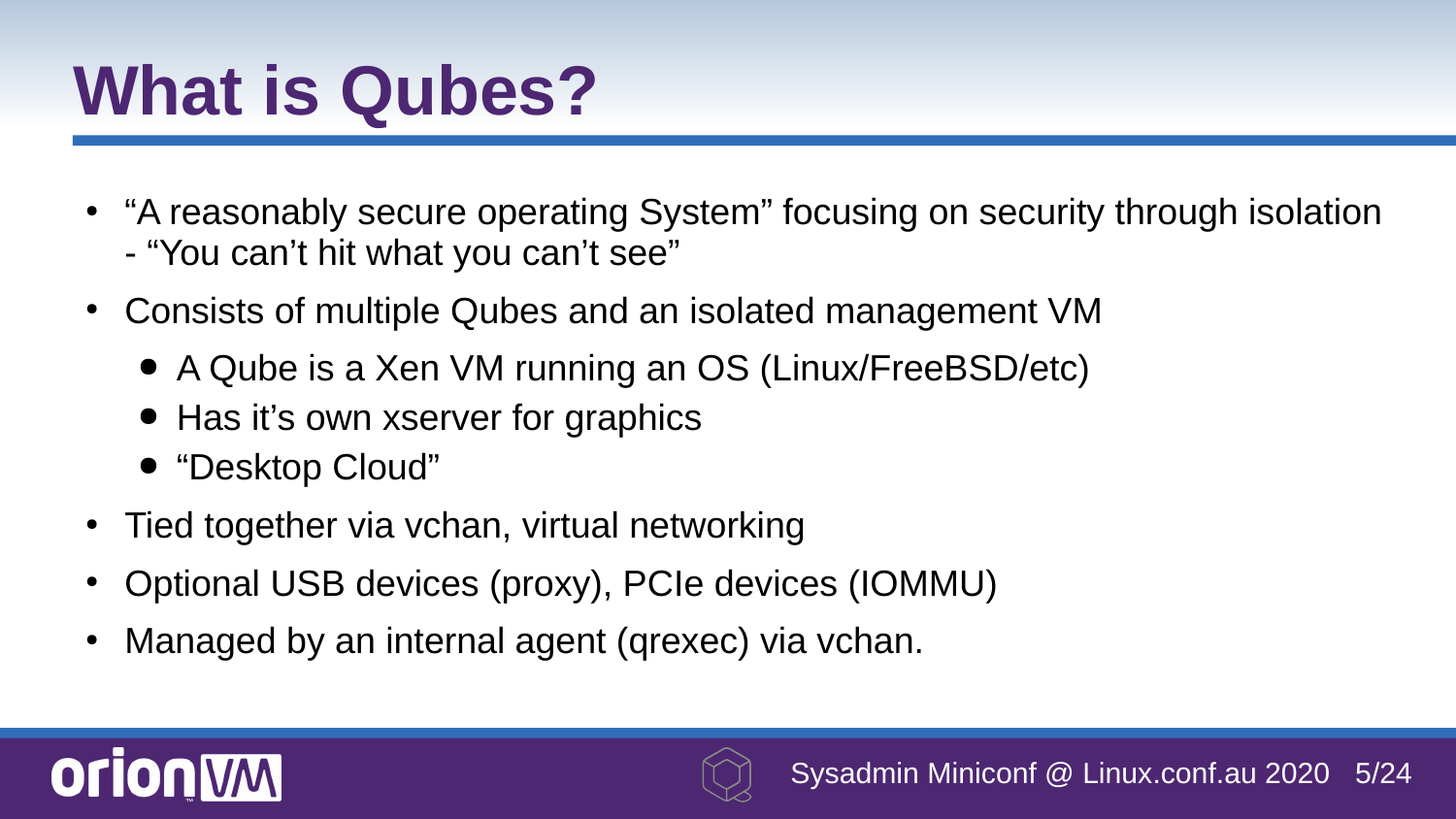## **Is it usable?**

• Generally yes.



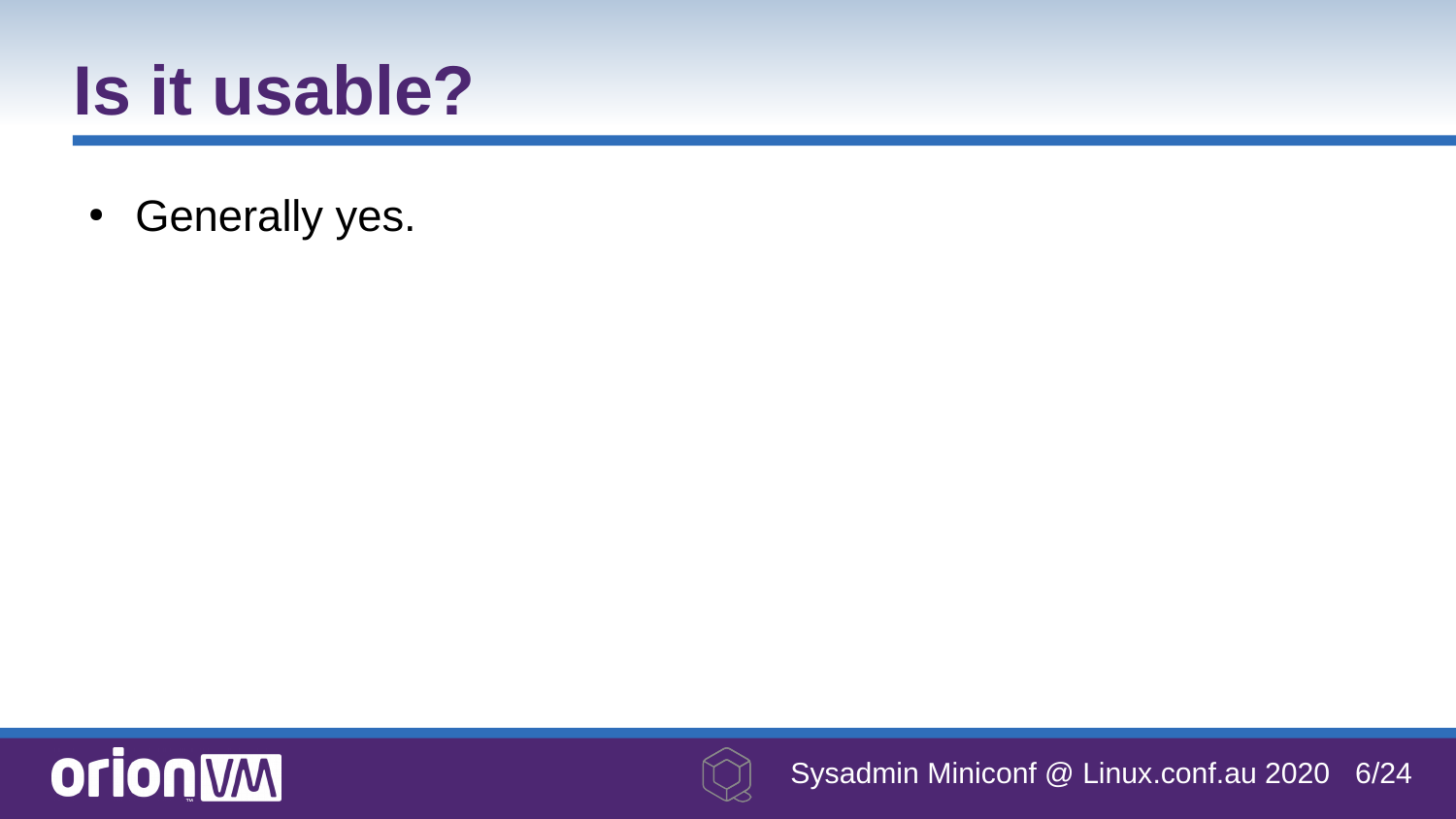## **Firefox and a password manager**

| passwords.kd b linux.conf.au<br>$ {\tt q} $                  | 18:10 (1) 图中二〇章 di l andrew<br>≏<br>酉                         |
|--------------------------------------------------------------|---------------------------------------------------------------|
| [disp3408] linux.conf.au SSO - Mozilla Fi                    |                                                               |
| linux.conf.au SSO<br>$x +$                                   |                                                               |
| $C$ $\boxed{0}$ $\boxed{a}$ https://login.linux.com<br>… ◎ ☆ | ď.<br>$\gg$<br>Ε                                              |
|                                                              | [vault] passwords.kdbx - KeePassX<br>0008<br>▣                |
| <b>LINUXCONFAU</b>                                           | Entries Groups View Tools Help<br>Database                    |
|                                                              | <b>BBCCCCDDIQ</b>                                             |
| Please sign in                                               |                                                               |
| Username                                                     | <b>Enter master key</b>                                       |
|                                                              | /home/user/passwords.kdbx                                     |
| Password                                                     |                                                               |
|                                                              | $\widehat{\circledast}$<br>Password:                          |
|                                                              | $\Box$ Key File:<br><b>Browse</b><br>$\overline{\phantom{a}}$ |
| Don't Remember Login                                         | OK<br>Cancel                                                  |
| Login                                                        |                                                               |



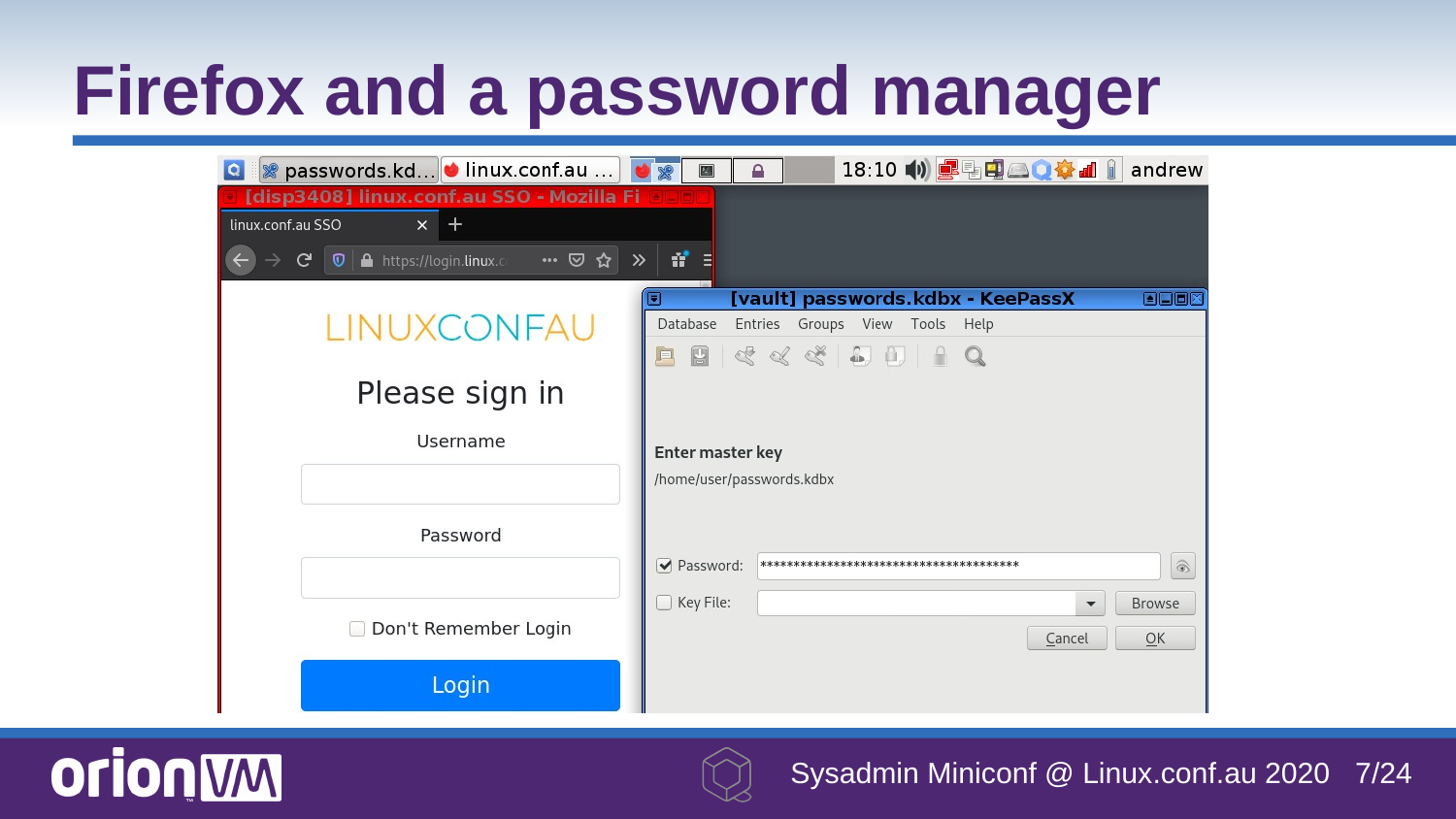#### **Firefox and a password manager**





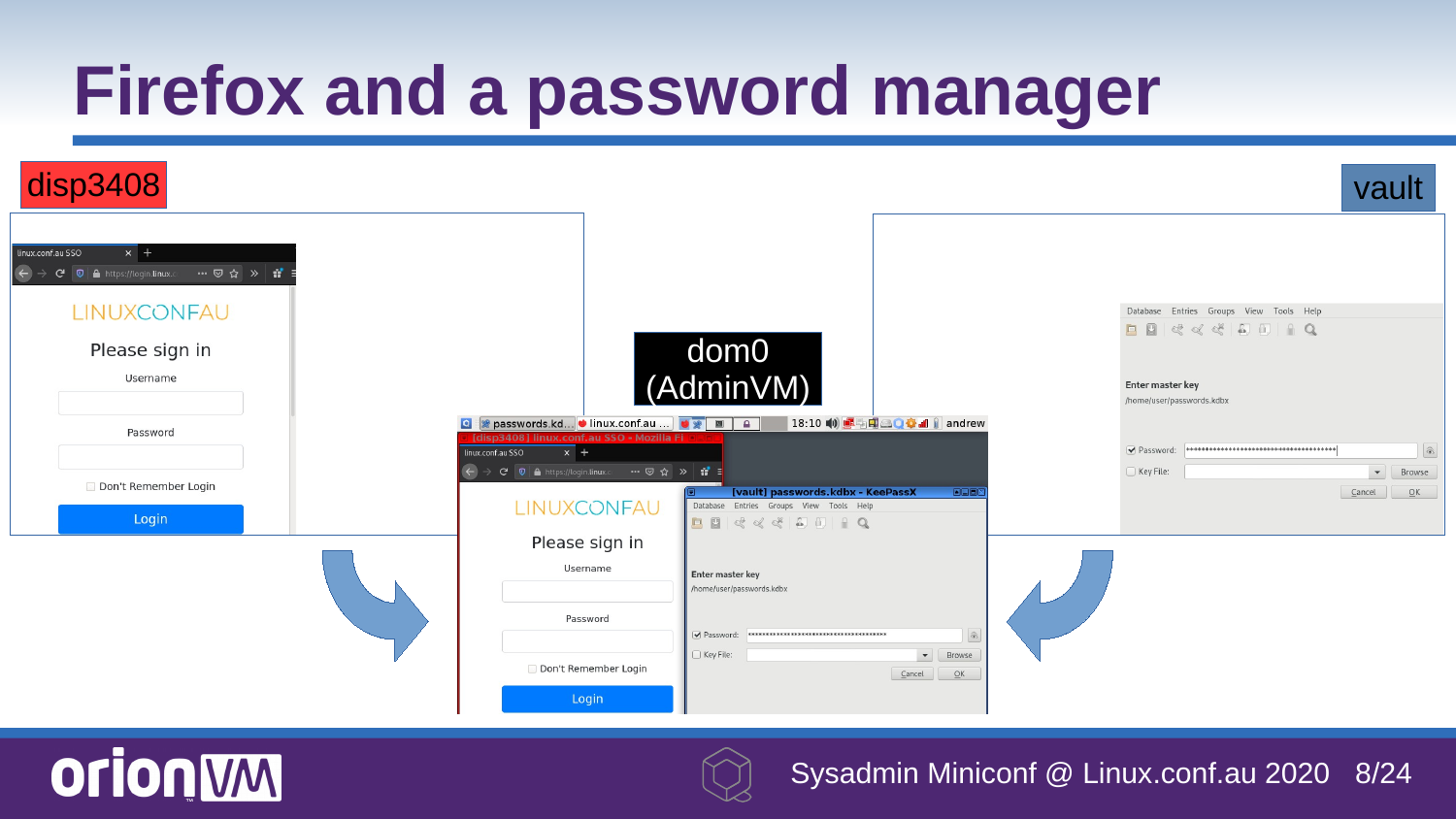## **Firefox and a password manager**

| 12                                                                                                  | 5 Qubes   Disk free: 33G   Load: 1.08   2020-01-10 18:50:28 ♥ Q團   圖書 |
|-----------------------------------------------------------------------------------------------------|-----------------------------------------------------------------------|
| [disp1799] linux.conf.au SSO - Mozilla Firefox                                                      | [vault] passwords.kdbx - KeePassX                                     |
| linux.conf.au SSO<br>$x +$                                                                          | Database Entries Groups View Tools Help                               |
| $\rightarrow$ $C$ $\hat{\omega}$<br>$\overline{\mathbf{O}}$ <b>A</b> https://login.linux.c<br>… 2 ☆ | <b>BBCCCADDIQ</b>                                                     |
| LINUXCONFAU                                                                                         | Enter master key                                                      |
| Please sign in                                                                                      | /home/user/passwords.kdbx                                             |
| Username                                                                                            |                                                                       |
|                                                                                                     | Password:<br>$^\circledR$                                             |
|                                                                                                     | $\Box$ Key File:<br><b>Browse</b><br>$\blacktriangledown$             |
| Password                                                                                            | QK<br>Cancel                                                          |
|                                                                                                     |                                                                       |
| Don't Remember Login<br>L.                                                                          |                                                                       |
| Login                                                                                               |                                                                       |



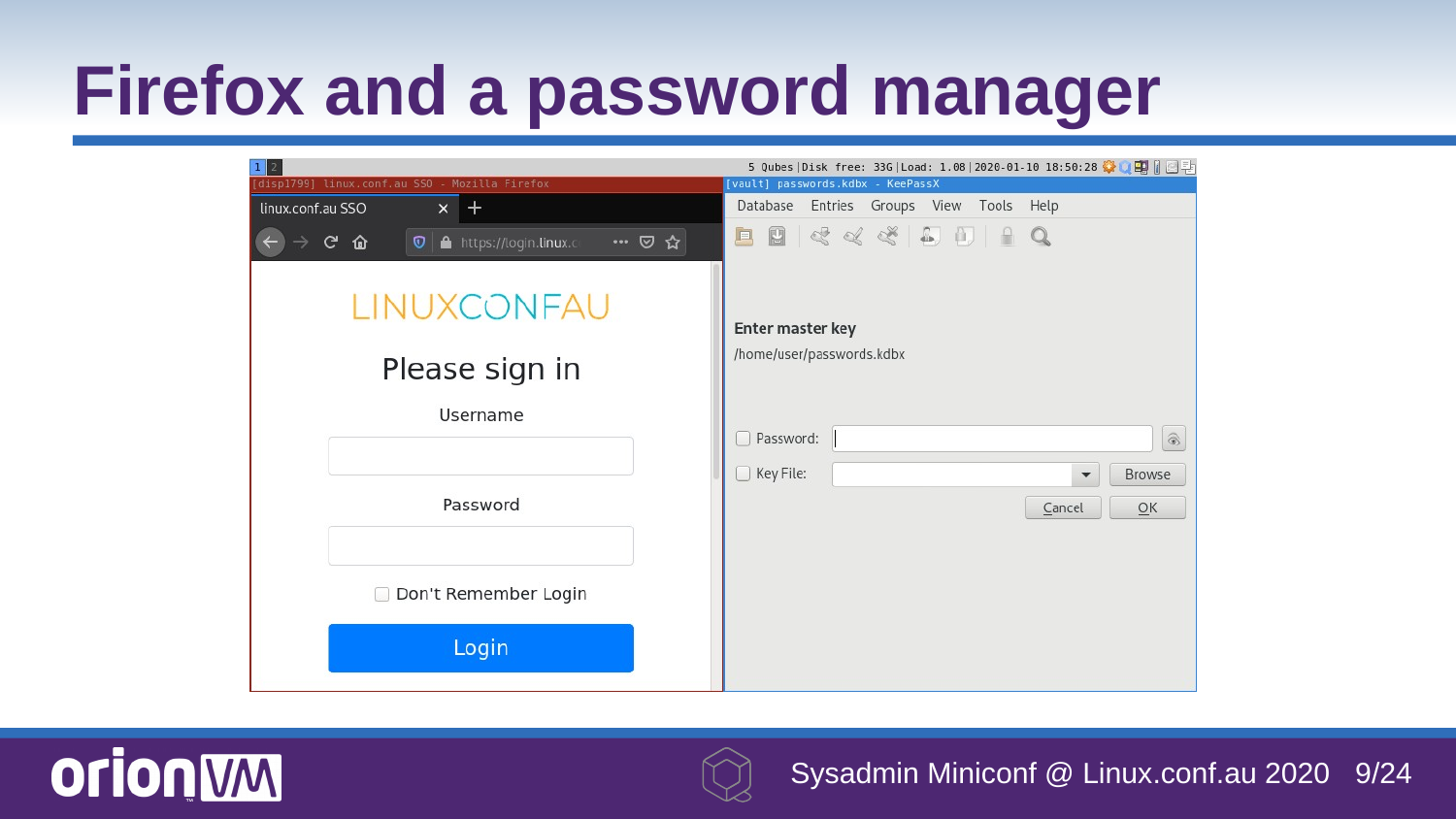



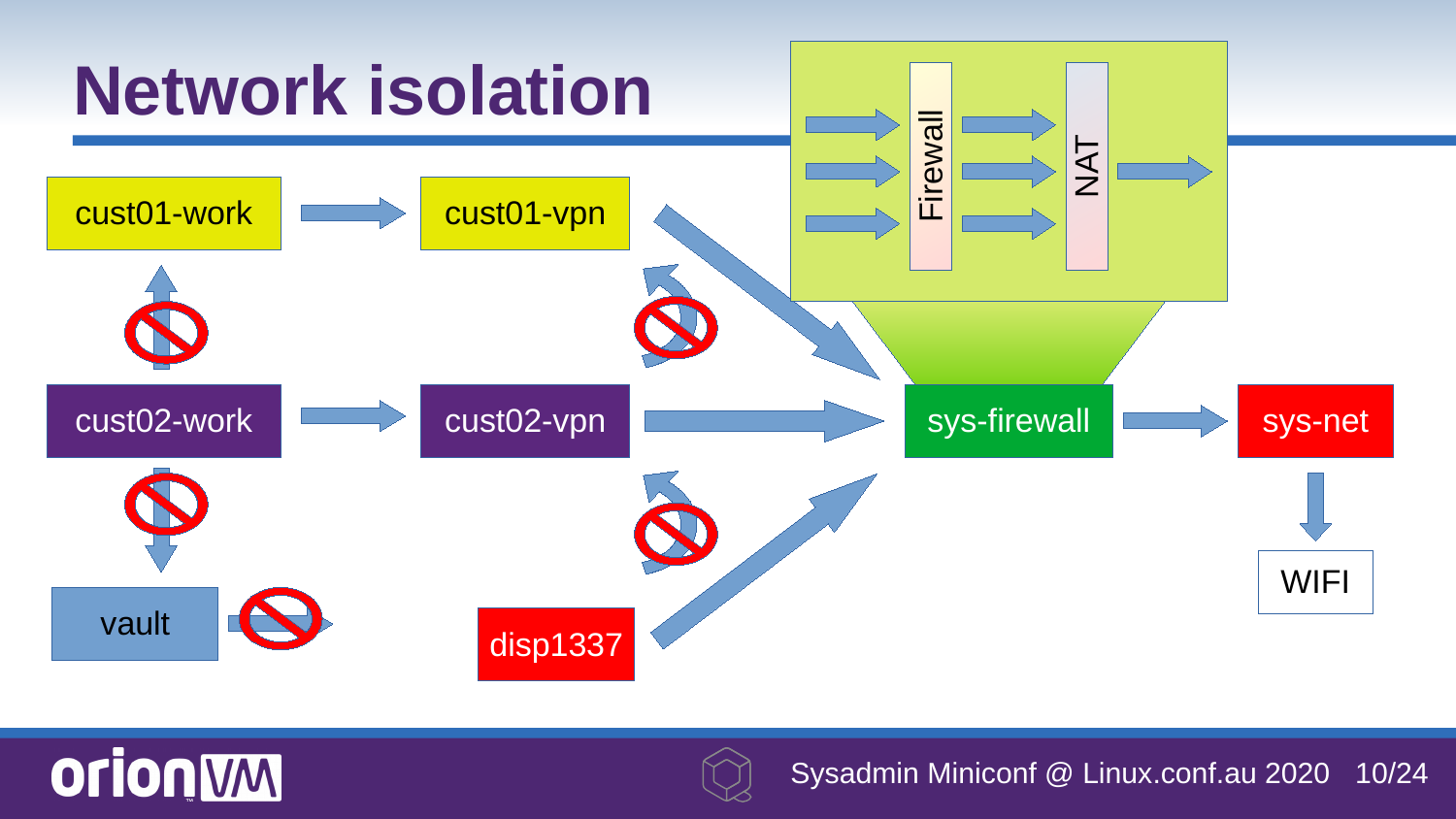### **Vault isolation**





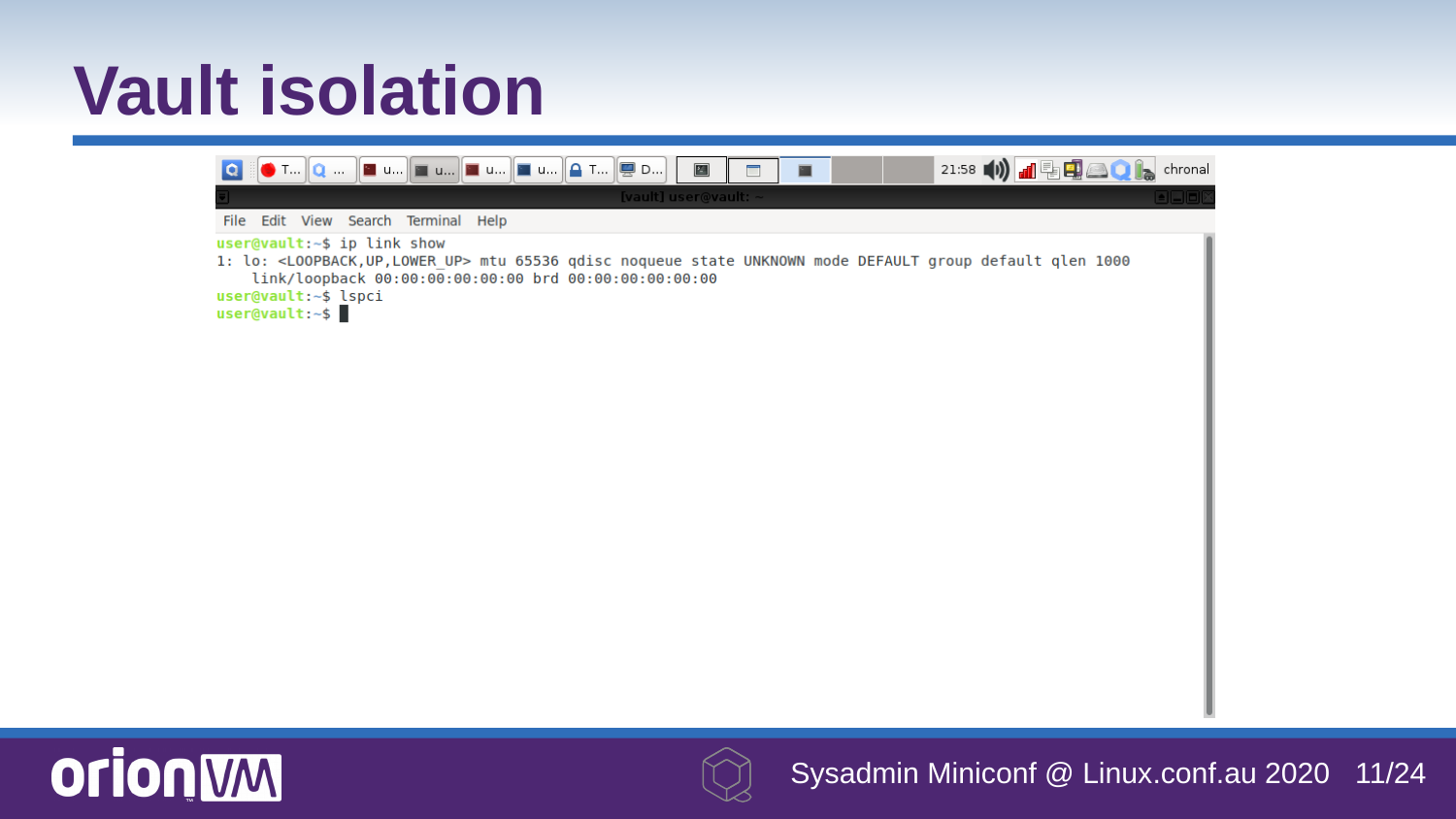#### **Vault isolation**





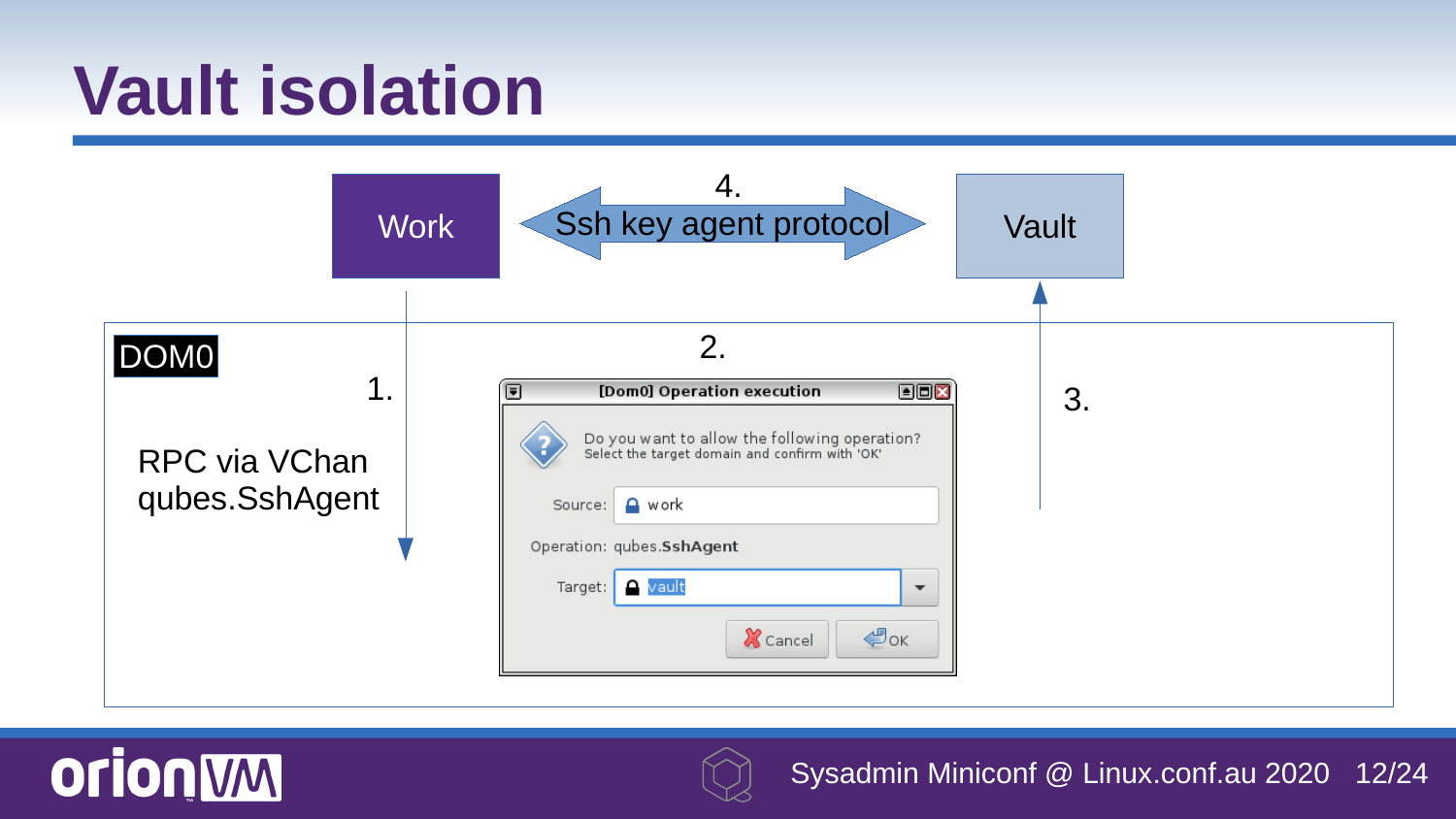## **USB isolation**

- USB is a lovecraftian nightmare
- A 'USB key' can be a
	- Keyboard
	- Mouse
	- Virtual ethernet device
	- Storage device
	- Pizza oven



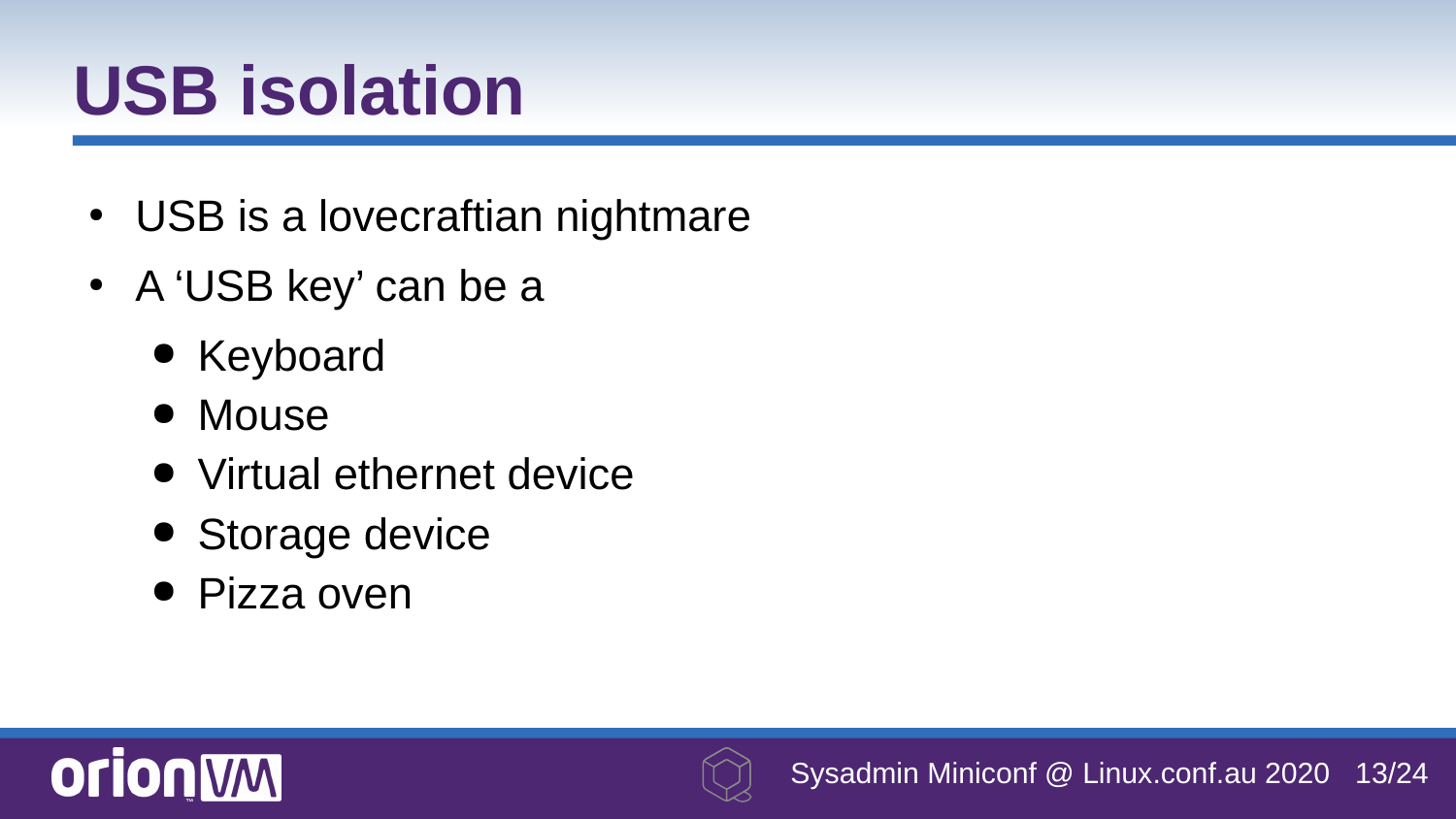## **USB isolation**





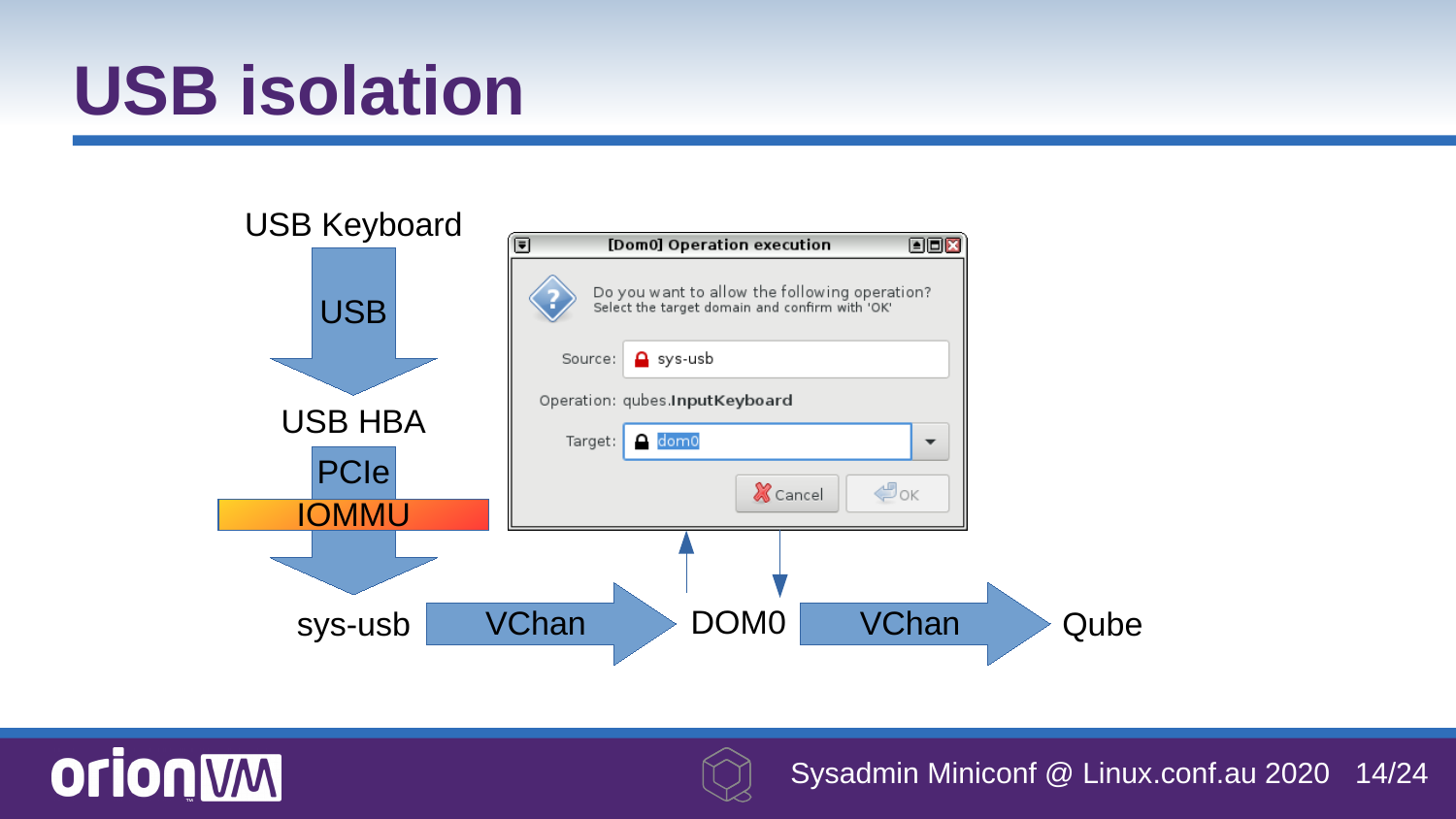#### **Hardware isolation**

| Mozilla  Q Qube M     user@s     user@v     user@di                                    | 21:06 (i) $\blacksquare$ $\blacksquare$ $\blacksquare$ $\blacksquare$ $\blacksquare$ $\blacksquare$ chronal<br>图                                                                                                                                                         |
|----------------------------------------------------------------------------------------|--------------------------------------------------------------------------------------------------------------------------------------------------------------------------------------------------------------------------------------------------------------------------|
| [disp6807] user@disp6807: $\sim$<br>$\blacksquare\blacksquare\blacksquare\blacksquare$ | [sys-net] user@sys-net:~                                                                                                                                                                                                                                                 |
| File Edit View Search Terminal Help                                                    | File Edit View Search Terminal Help                                                                                                                                                                                                                                      |
| user@disp6807:~\$ lspci<br>usergdisp6807:~5                                            | [user@sys-net ~]\$ lspci<br>00:00.0 Ethernet controller: Intel Corporation 82579LM Gigabi<br>t Network Connection (Lewisville) (rev 04)<br>00:01.0 Network controller: Intel Corporation Centrino Advanc<br>ed-N 6205 [Taylor Peak] (rev 34)<br>$[user@sys-net \sim]$ \$ |



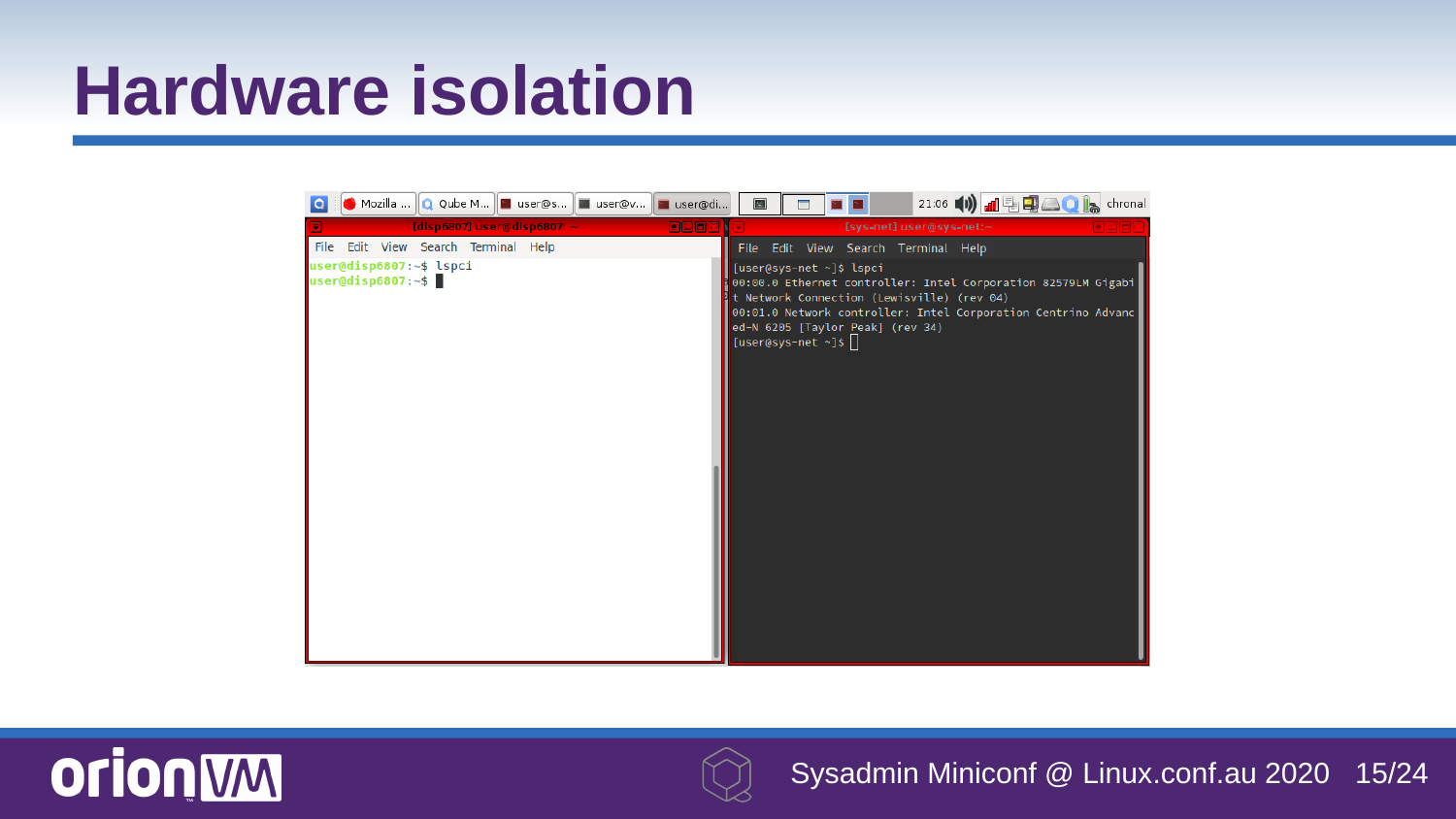## **Qubes video call**





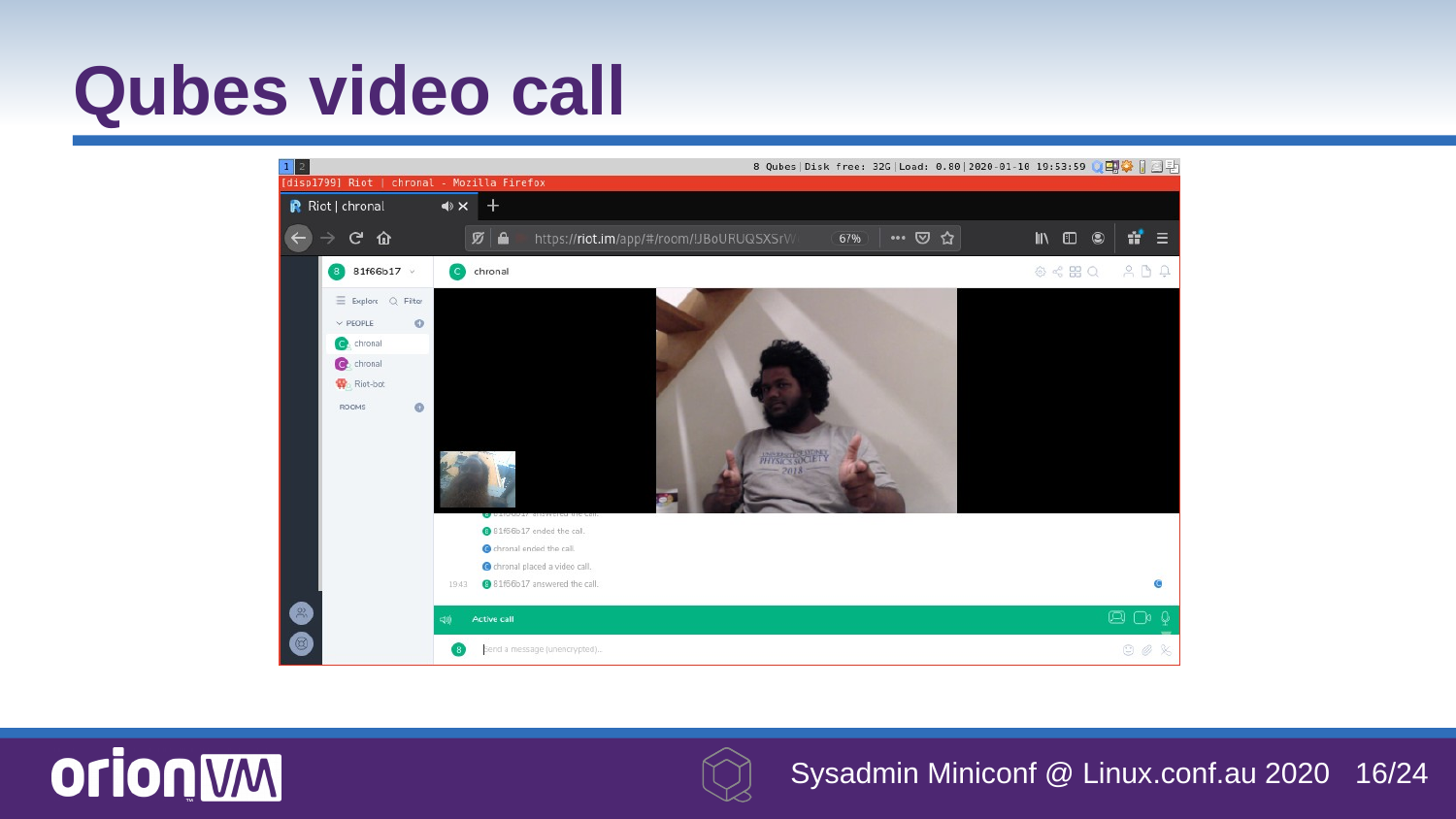## **Qubes video call**





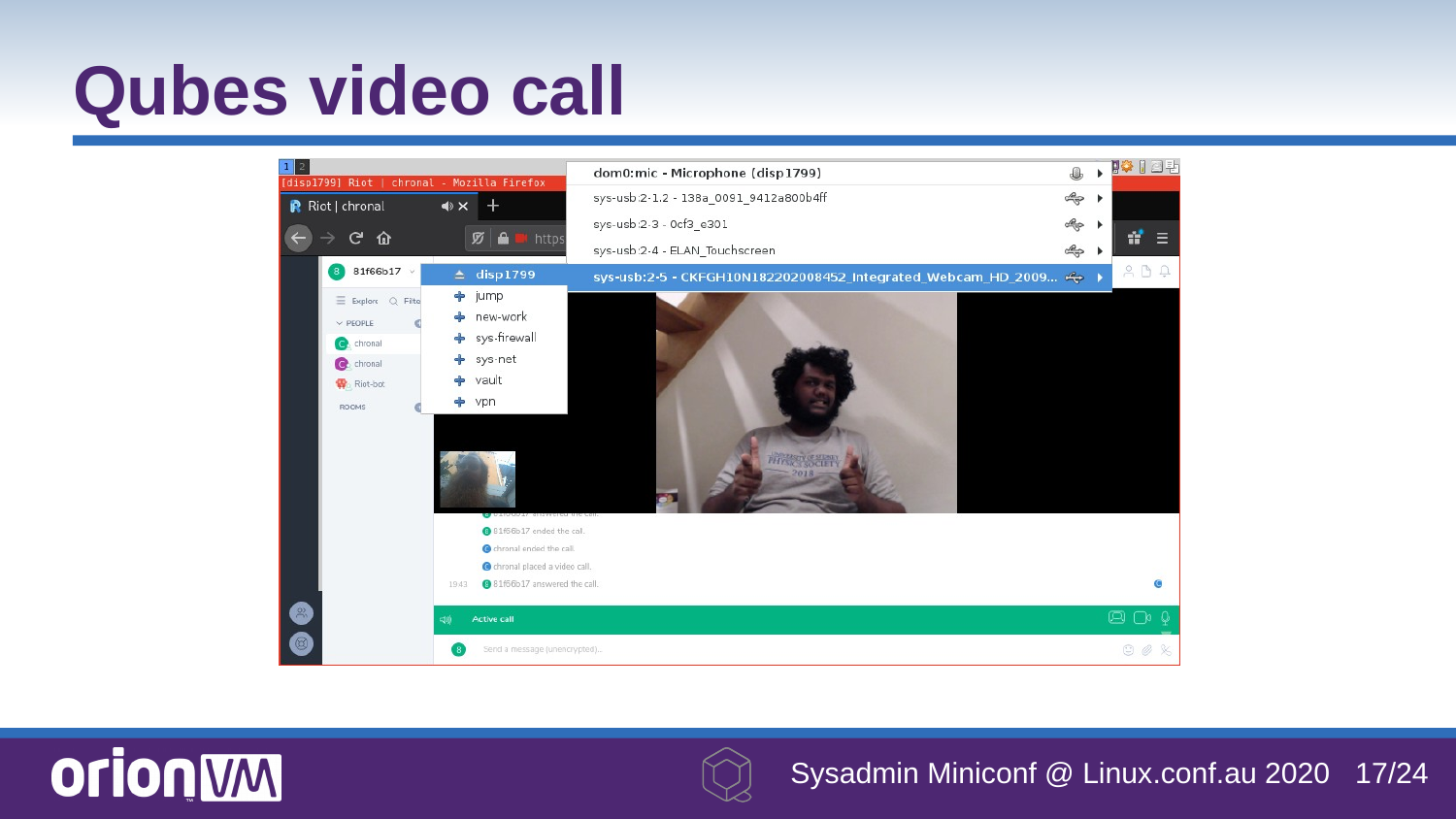#### **Disposable qube**





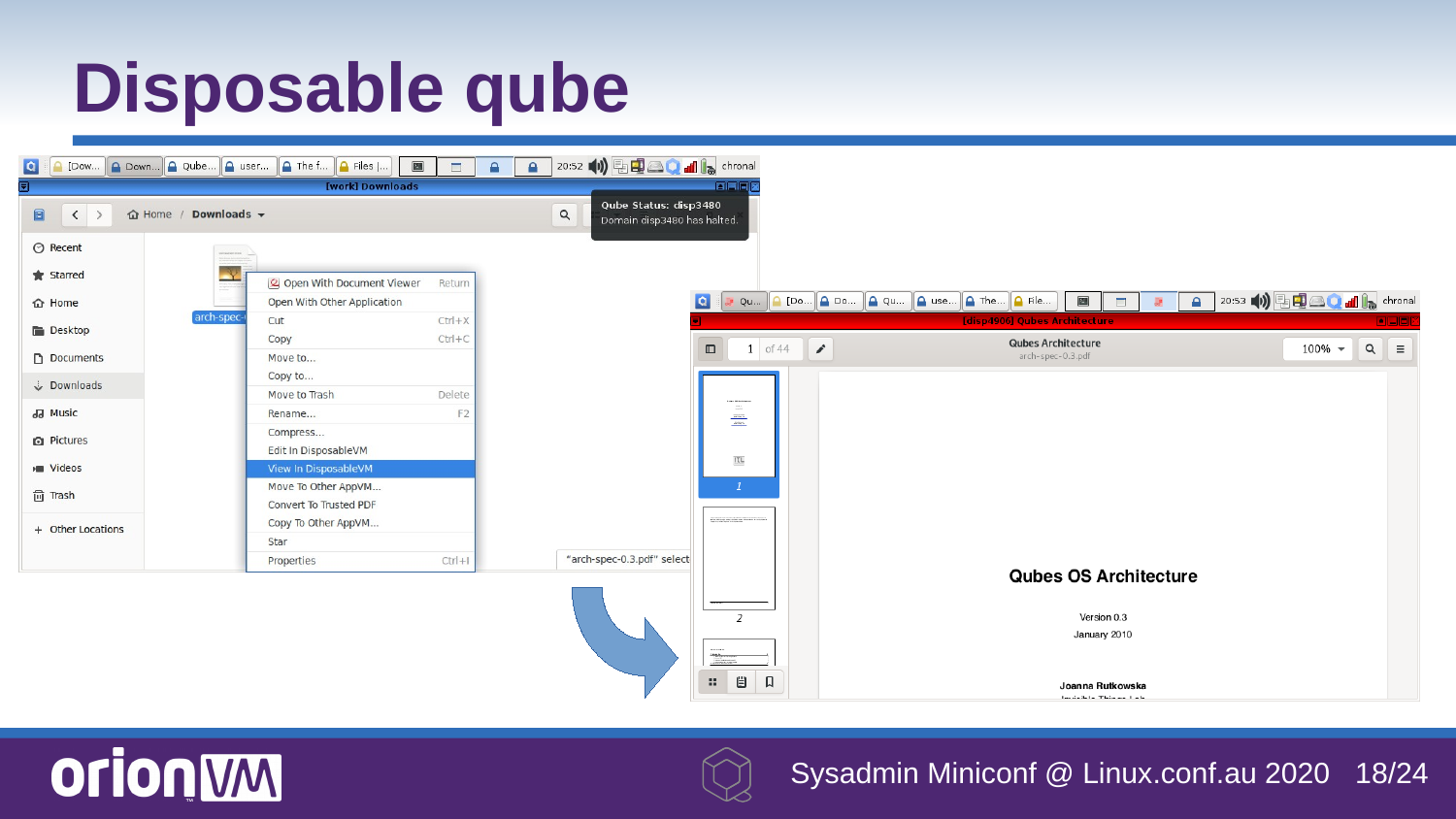#### **Convert to trusted PDF**

- Built on top of disposable qubes
- Did you know that printers update via printable documents? Does your printer have an internet connection?



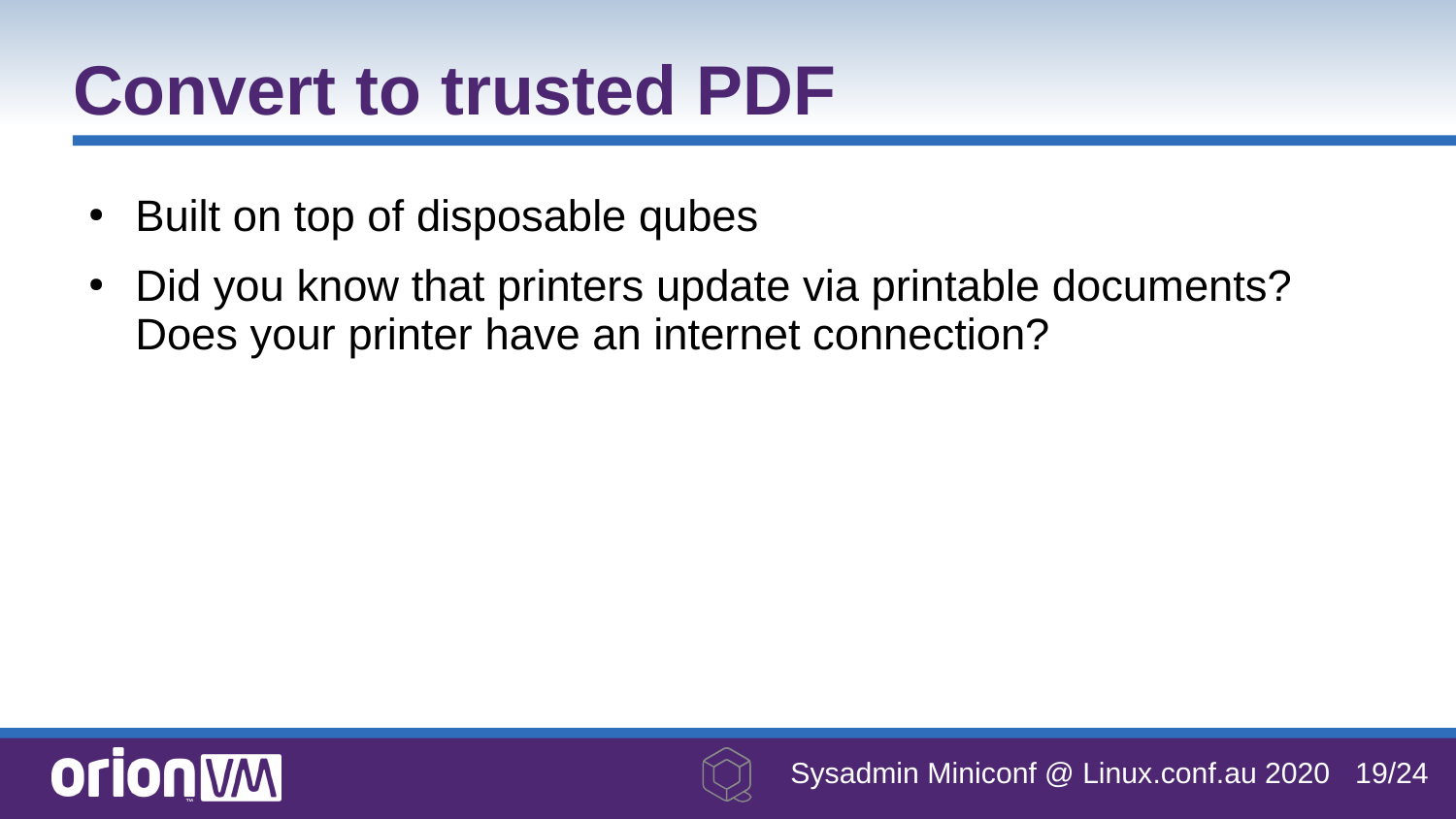## **Qube Manager**

| [dom0] Qube Manager                             |  |  |  |  |  |
|-------------------------------------------------|--|--|--|--|--|
| System Qube View About                          |  |  |  |  |  |
| Ш<br>-69<br>$\circledR$ $\circledR$ $\circledR$ |  |  |  |  |  |
| Search:                                         |  |  |  |  |  |
| IP<br>Internal<br>usage                         |  |  |  |  |  |
| n/a                                             |  |  |  |  |  |
| 10.137.0.17                                     |  |  |  |  |  |
| 10.137.0.6                                      |  |  |  |  |  |
| 10.137.0.5                                      |  |  |  |  |  |
| 10.137.0.15                                     |  |  |  |  |  |
|                                                 |  |  |  |  |  |
| 10.137.0.10                                     |  |  |  |  |  |
| 10.137.0.20                                     |  |  |  |  |  |
|                                                 |  |  |  |  |  |
| Yes                                             |  |  |  |  |  |
|                                                 |  |  |  |  |  |



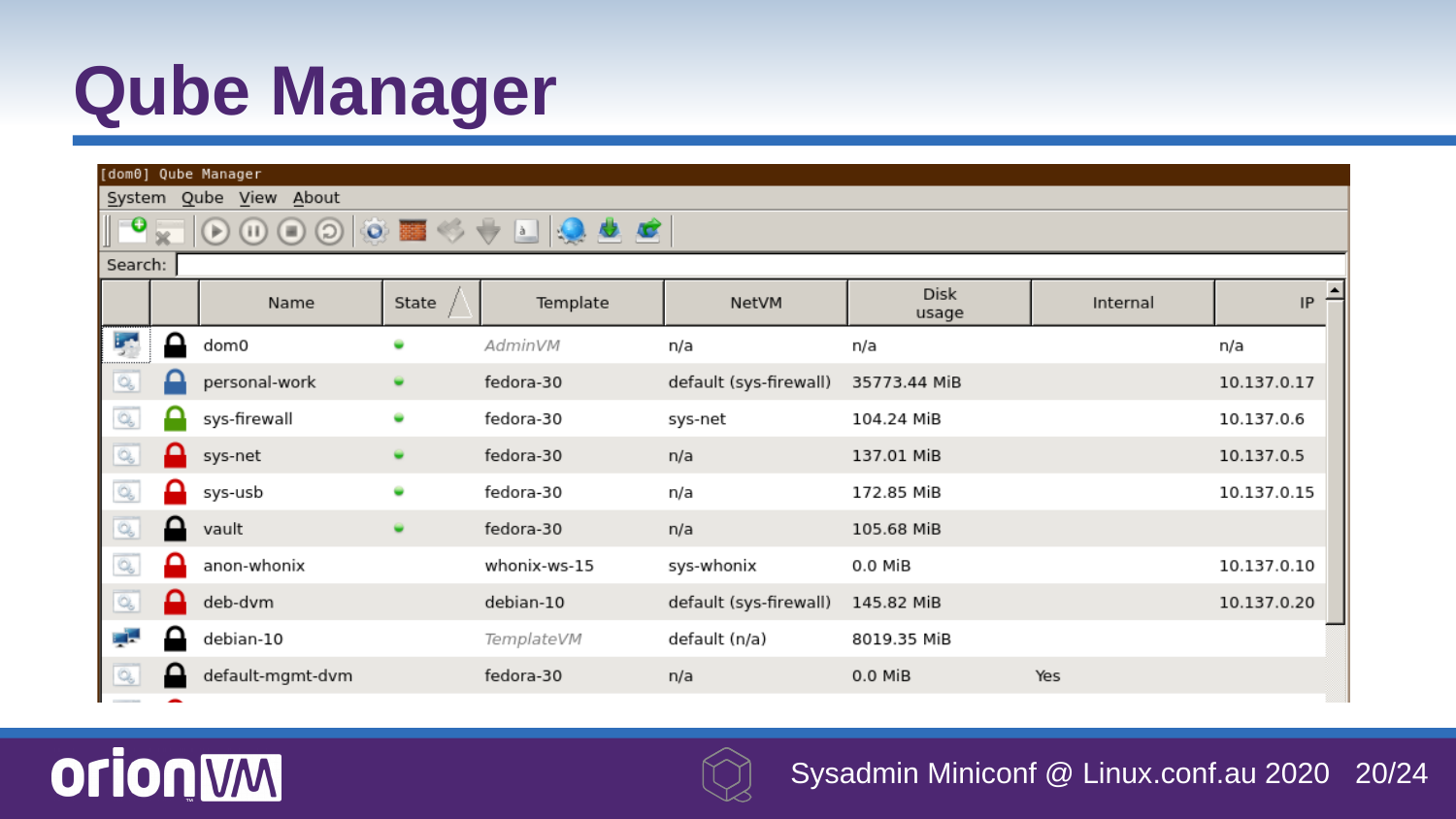## **Recommended Hardware**

- Intel integrated graphics best
- AMD/Nvidia with good OSS drivers will do
- Intel CPU with MF cleaner best
- Recent AMD cpus Check kernel support.
- 8gb okay, 16gb good, 32gb overkill for most use cases.
- Coreboot/heads firmware not required but improves security
- Purism Librem 13/15 best, Insurgo PrivacyBeast X230/NitroPad good
- Intel NUC/Dell XPS/Lenovo Thinkpad etc. ok.
- <https://www.qubes-os.org/hcl/>



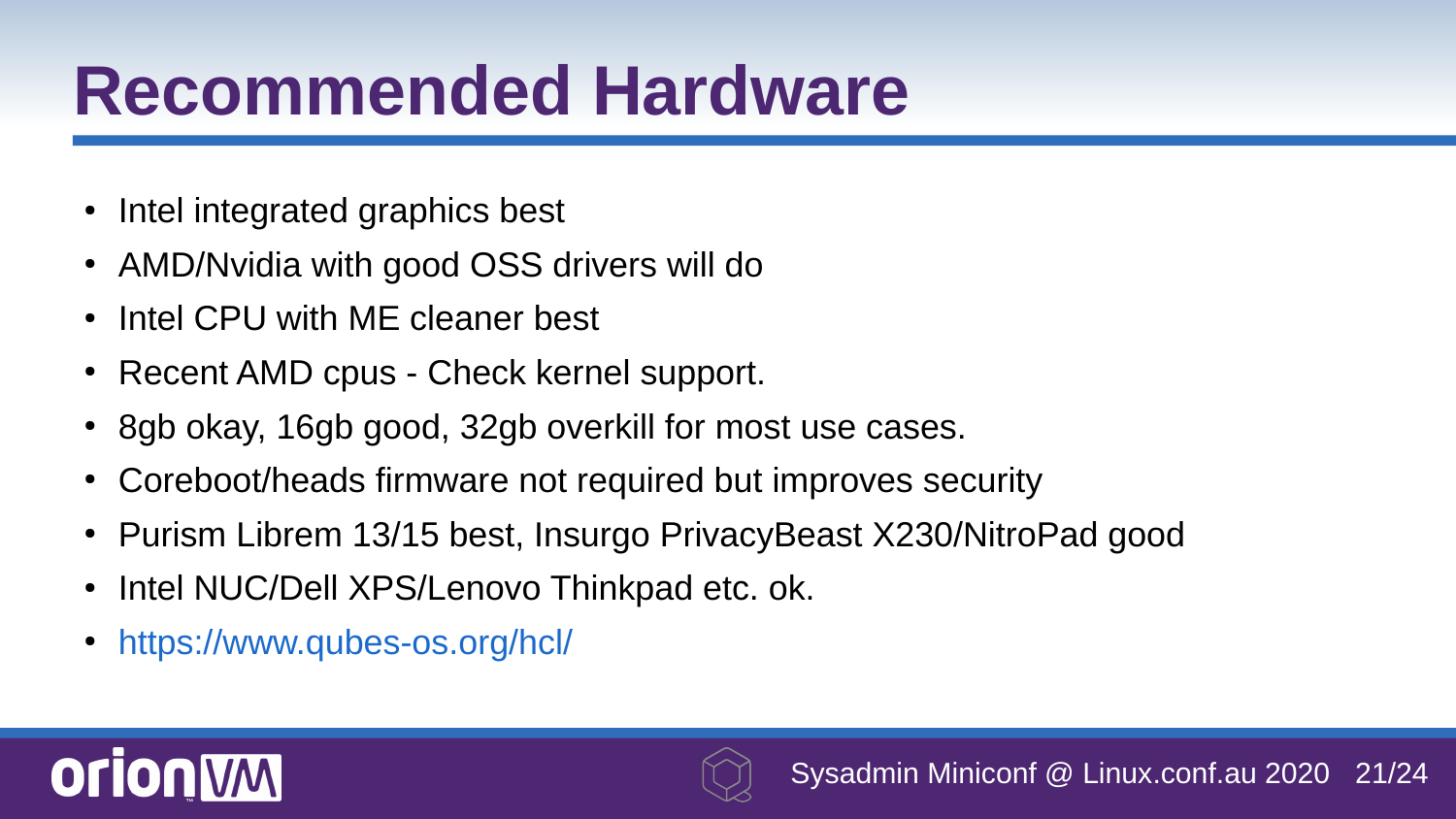## **Help wanted**

- Windows drivers!
- Python/Bash help needed!
- Open source project!
- <https://github.com/QubesOS/qubes-issues>
- <https://www.qubes-os.org/donate/>



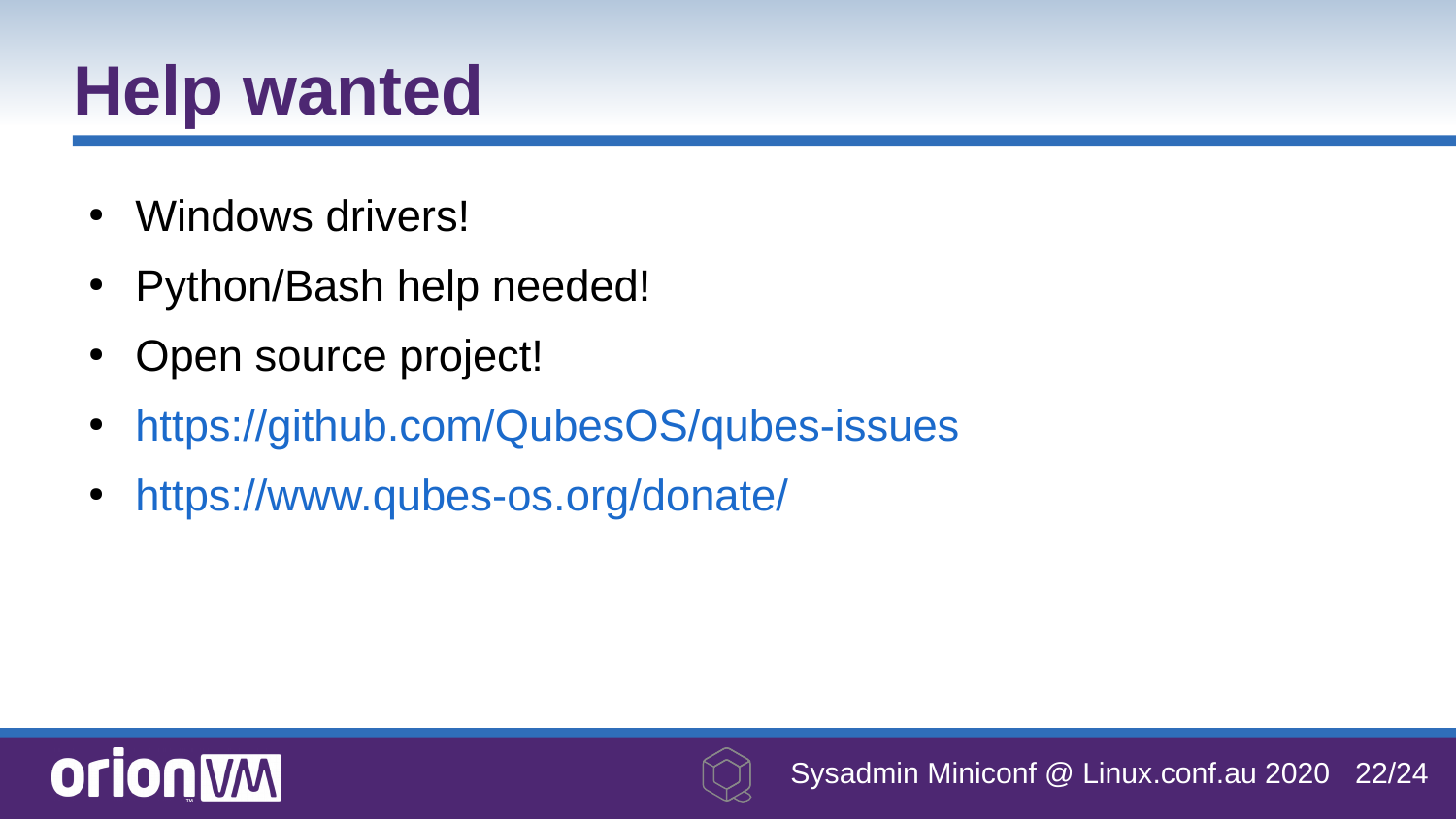## **More info**

- BOF on Thursday at Lunch, room 7
- "The future of the desktop is on hypervisor powered containers" talk tomorrow
- <https://www.qubes-os.org/>
- <https://www.qubes-os.org/support/>
- [https://wiki.qubes.rocks](https://wiki.qubes.rocks/)